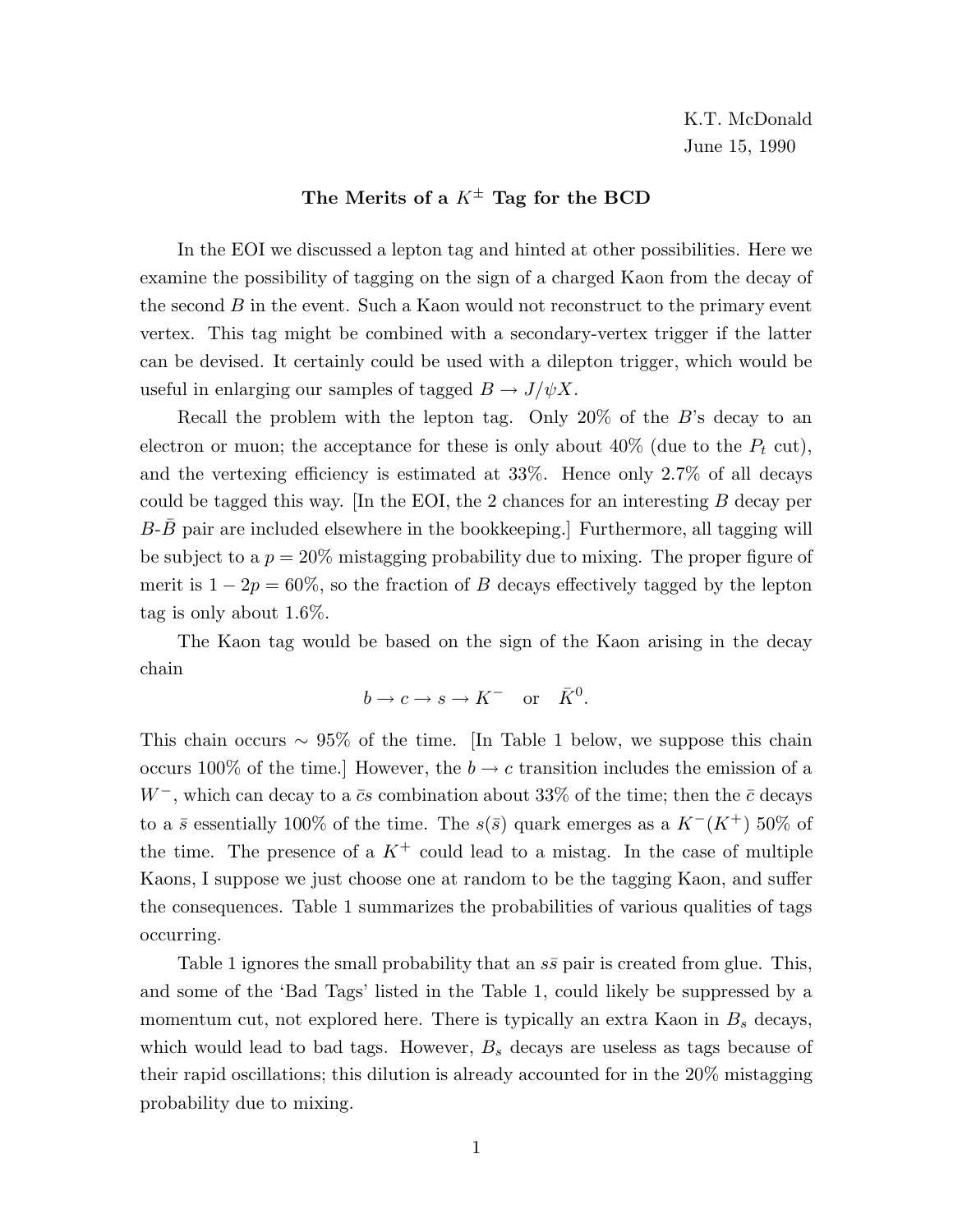From Table 1 we see that  $45/72 = 62\%$  of all B decays could yield a Kaon tag, but that  $7/45 = 16\%$  of these would be a mistag. Actually, we must combine the mistags due to the wrong-sign Kaon with the mistags due to mixing. The total mistagging probability is  $(16\%)(80\%) + (84\%)(20\%) = 30\%$ . The tagging efficiency is then  $1 - 2p = 40\%$ . I estimate that the geometrical acceptance for the Kaon tag would be more like 70%, as we wouldn't need as strong a  $P_t$  cut as for the leptons. The vertexing efficiency is again about  $33\%$ . Hence the effective fraction of B events that could have a Kaon tag is  $(70\%)$  $(33\%)$  $(40\%)$  = 9%.

| $b \to c \to s \to b \to W^- \to$ |                 | Good Tag<br>Prob. | Bad Tag<br>Prob. | No Tag<br>Prob. |  |
|-----------------------------------|-----------------|-------------------|------------------|-----------------|--|
| $K^-$                             | other           | 1/3               |                  |                 |  |
| $K^-$                             | $K^+\bar{K}^0$  | 1/48              | 1/48             |                 |  |
| $K^-$                             | $K^+K^-$        | 2/72              | 1/72             |                 |  |
| $K^-$                             | $K^0 \bar{K}^0$ | 1/24              |                  |                 |  |
| $K^-$                             | $K^0 K^-$       | 1/24              |                  |                 |  |
| $\bar{K}^0$                       | other           |                   |                  | 1/3             |  |
| $\bar{K}^0$                       | $K^+\bar{K}^0$  |                   | 1/24             |                 |  |
| $\bar{K}^0$                       | $K^+K^-$        | 1/48              | 1/48             |                 |  |
| $\bar{K}^0$                       | $K^0 \bar{K}^0$ |                   |                  | 1/24            |  |
| $\bar{K}^0$                       | $K^0 K^-$       | 1/24              |                  |                 |  |
| Total                             |                 | 38/72             | 7/72             | 27/72           |  |

Table 1. Estimates of the efficiency of a tag on the particle/antiparticle character of a B meson based on the sign of Kaons in the B decay.

This is six times higher than the lepton tag. It is fairly likely that we could make this tag work for the  $B \to J/\psi X$  events, and so the tagged, reconstructed event sample in the EOI should be multiplied by up to 6. This would improve our sensitivity to  $\sin 2\varphi_1$  by 2.4, bringing it down to 0.05, as summarized in Table 2.

If a secondary-vertex trigger could be implemented, we might get this improvement in all tagged, reconstructed event samples.

These arguments reinforce the interest in exploring the trigger and tag in a mini-BCD experiment. Of course, we must have Kaon identification to implement the Kaon tag.